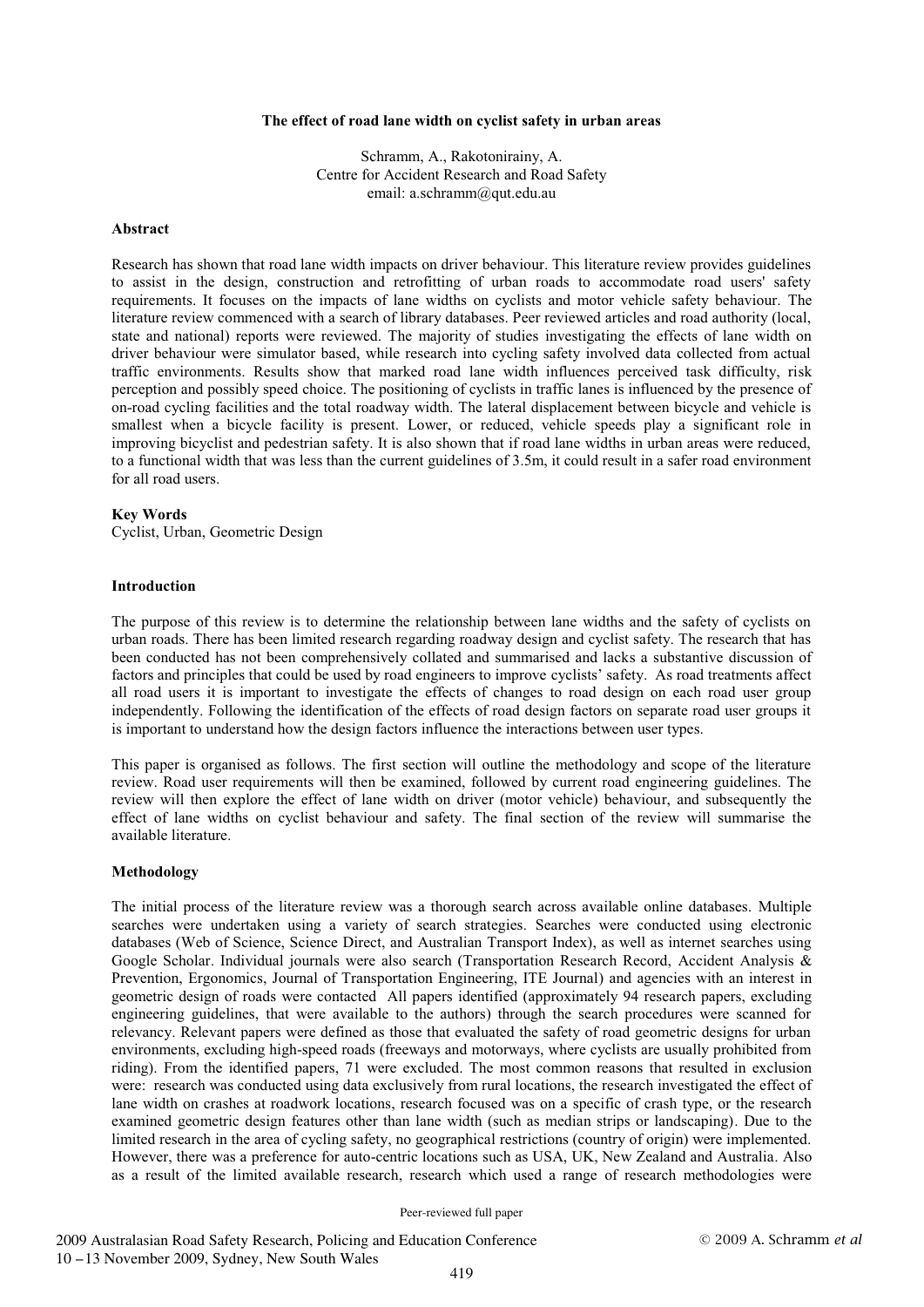included, which can make comparisons between findings difficult. Only peer review articles and road authority reports by local, state and national bodies were reviewed.

The papers included a variety of research approaches. Research into cycling safety included observational and modelling research approaches. The majority of studies investigating the effects of lane width on driver behaviour were simulator based.

This review has not examined several road features that were considered to be outside the focus of lane widths and urban roads. These factors were believed to be issues important enough to be investigated independently. These issues include:

- -A detailed review of lane narrowing as a traffic calming measure
- Road shoulders, as these were considered as separate issue in geometric design
- -Lane width requirements at intersections
- -Other intersection measures, such as advanced stop lines for bicycles
- - Several aspects regarding traffic conflict points, such as lane merging and lane splitting, are not addressed

This review is limited to urban road segments without features (intersections, and other features). This review builds on earlier work conducted for the Queensland Department of Main Roads (now the Department of Transport and Main Roads). Early research into the safety aspects of geometric design parameters has focussed on rural roads. The Centre for Accident Research and Road Safety- Queensland (CARRS-Q) was commissioned to review literate relating to the impact of reduced lane widths on urban roads. This paper further investigates the impact of reduced lane on the safety implications of narrow lane widths for cyclists, and the road users with whom cyclists have the greatest level of conflict. While the research into bicycle crashes in South East Queensland does show the majority of bicycle crashes occur at intersections (54.01%), a large number of crashes involving cyclists occur on road segments that do not contain intersections (45.99%) [1]. Future research could consider the effect of lane width on bicycle safety at intersections, and other conflict points.

## **Road user requirements and engineering guidelines**

Every vehicle occupies a defined space on the roadway, whether stationary or moving. When discussing geometric design features, specifically lane width and road user safety, it is important to consider the capability of all vehicle types using the road. For the purpose of this review, we will focus on the requirements vehicles that place the most pressure on cyclists' safety through size (heavy vehicles) or likelihood of crash involvement (passenger vehicles).

#### a) Heavy vehicles

-

One aspect that requires careful consideration is the tracking ability of heavy vehicles, particularly multicombination vehicles. Tracking ability refers to the ability of the attached unit to follow the same path as the lead unit. This is quantified by the total swept width, which includes the lateral displacement the trailer undergoes when travelling at speed, in addition to the vehicle width and is dependent on the configuration of the vehicle, the environment and road factors [2]. Prem and others [3] examined the width requirements of various heavy vehicle configurations, ranging from a truck and trailer combination to a rigid +3 (a rigid truck plus dog trailer), when travelling on rural roads using a straight travel path in Australia. Comprehensive testing, incorporating a range road surface environments (various combinations of roughness and cross-slope measure), was conducted. Lateral displacement was shown to increase as speed increased for all vehicle combinations [3]. Models of estimated lane width requirements for heavy vehicles were developed, based on the mean measured lateral displacement and the maximum Australian legal vehicle width (2.5m). The results indicated that a majority of heavy vehicle configurations had a lane width requirement of less than 3.2m when travelling at 90kph, and 3.1m when travelling at 60kph. Prime-movers and semi-trailers were shown to have the smallest lane width requirements, estimated at 2.8m when travelling at 60kph. Rigid +3 vehicles were shown to have the greatest lane width requirement, needing 3.4m to avoid lane deviation when travelling at 60kph, increasing 3.85m when speed increased to 90kph. This research demonstrated that greater lane widths were required when travel speed increased, although there was no measure of statistical importance of this finding.

#### b) Passenger vehicles

Road design standards are usually determined by the characteristics of passenger vehicles, with passenger vehicle operating speeds often the critical input used to determine the safety of the road [4]. It is assumed from the design and operating ability of private passenger vehicles, they would be able to safely navigate on lanes that provide for the requirements of heavy vehicles.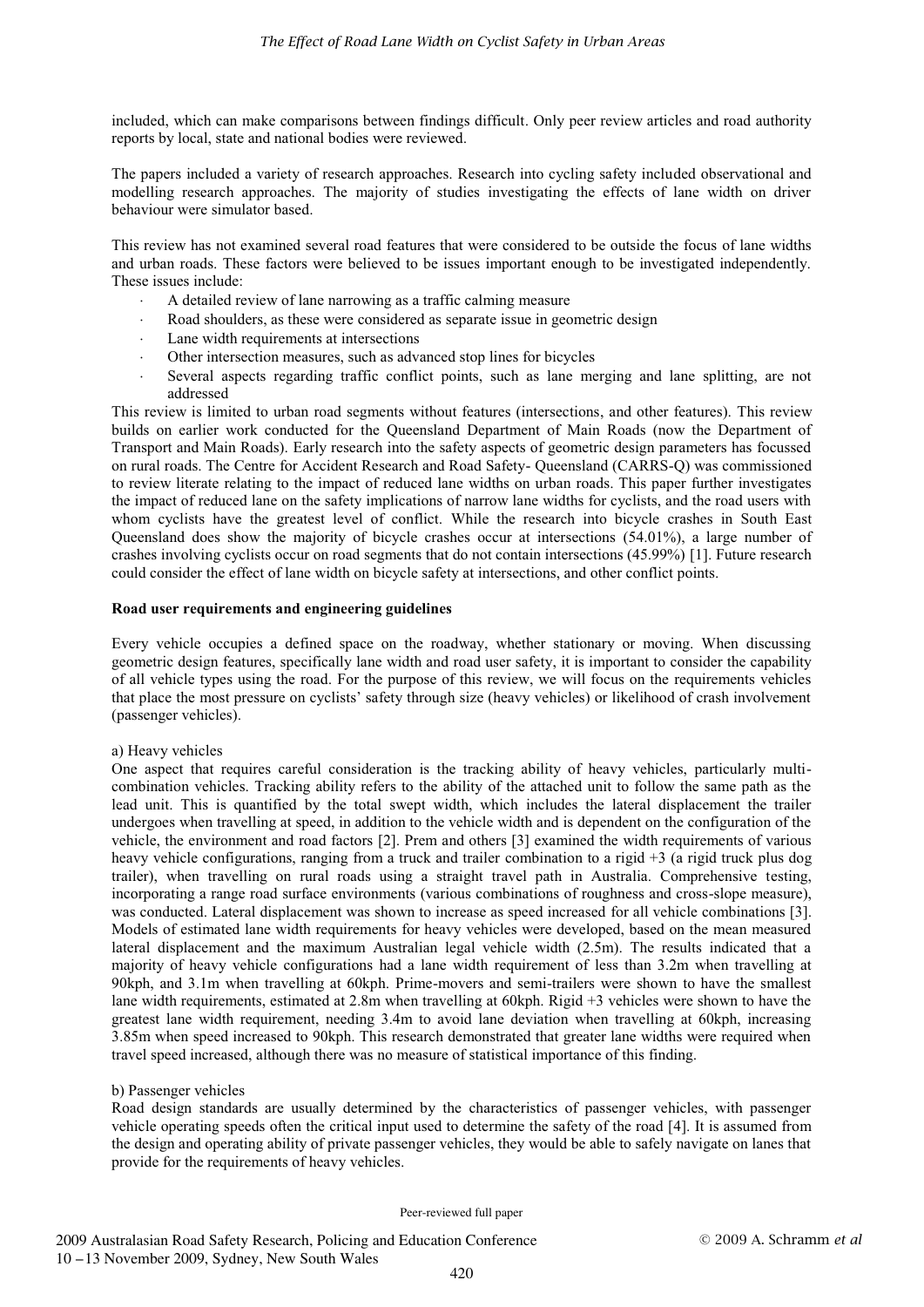# c) Pedal cycles

There is no single definition of the operating space of a bicycle. The minimal operating space was established based on data that has found most bicycle types have a functional width of 0.65m [5]. Research suggests that the actual bicycle operating space requirements is 0.75m [5]. This allows for slight movements in travel path as a result of operator control. However it is widely regarded that the operating space required by a bicycle is greater than this. The operating space for a typical bicycle ranges from 0.75m to 1.4m, and is dependent on the skill level of the bicycle operator. On-road bicycle lanes are a popular road treatment to provide dedicated space for bicycle travel. Perhaps as a reflection of the diversity of the cycling population (skill level and age), or as result of the range of attitudes towards cyclists by the road using public and/or governments, there is little consensus regarding the recommended widths for on-road bicycle lanes (see Table 1).

|  | Table 1. Selected recommended bicycle lane width: various countries. |  |  |  |
|--|----------------------------------------------------------------------|--|--|--|
|  |                                                                      |  |  |  |

| .            |                          |         |                     |                     |             |                |                 |                           |
|--------------|--------------------------|---------|---------------------|---------------------|-------------|----------------|-----------------|---------------------------|
|              | Netherlands <sup>1</sup> | Germany | Sweden <sup>1</sup> | Norway <sup>1</sup> | $USA2$      | $UK^3$         | N7 <sup>4</sup> | \ustralia <sup>&gt;</sup> |
| Recommended  | 1.U                      | 1.U     |                     | 1.0                 |             | ن              | 54              | ن .                       |
| Bicycle lane |                          |         |                     |                     | -5*<br>ر. . | $2.0^{\wedge}$ | 1.9‡            |                           |
| width $(m)$  |                          |         |                     |                     |             |                |                 |                           |

Allen et al [5]

2 American Association of State Highway Transportation Officials (AASHTO) Guide [6]

<sup>3</sup> Department of Transport [7]

<sup>4</sup> Transit New Zealand [8]

 $<sup>1</sup>$  Austroads [9]</sup>

\* 1.5m minimum is recommended with an increase in bus and/or truck volume

 $\land$  2.0m minimum is recommended on roads with higher speeds (≥65kph)

† 1.5m desirable minimum when vehicle speed is ≤50kph

‡ 1.9m desirable minimum when vehicle speed is ≥70kph

# **Current road engineering guidelines**

Australian road engineering guidelines are developed by Austroads. Currently, the guidelines indicate that the preferred lane width for urban roads is 3.5m [10]. This is towards the upper end of lane widths recommendations for arterial roads when compared with international guidelines (see Table 2).

**Table 2.** Selected lane widths, according to roadway classification: various countries. (Extract from Hall et al [11])

| Country        | Roadway classification |                   |                                |  |  |  |
|----------------|------------------------|-------------------|--------------------------------|--|--|--|
|                | Freeway                | Arterial          | Minor or                       |  |  |  |
|                |                        |                   | Local                          |  |  |  |
| <b>Brazil</b>  | 3.75m                  | 3.75m             | 3.0 <sub>m</sub>               |  |  |  |
| Canada         |                        | 3.0 to 3.7m       | 3.0 to 3.3m                    |  |  |  |
|                |                        | (rural)           |                                |  |  |  |
| China          | 3.5 to 3.75m           | 3.75m             | 3.5m                           |  |  |  |
| Denmark        | 3.5 <sub>m</sub>       | 3.0 <sub>m</sub>  | 3.0 to 3.25m                   |  |  |  |
| France         | 3.5 <sub>m</sub>       | 3.5m              | 3.5m                           |  |  |  |
| Germany        | 3.5 to 3.75m           | 3.25m to 3.5m     | $2.75$ to                      |  |  |  |
|                |                        |                   | 3.25m                          |  |  |  |
| Japan          | 3.5 to 3.75m           | $3.25m$ to $3.5m$ | 3.0 to 3.25m                   |  |  |  |
| Poland         | 3.5 to 3.75m           | $3.0m$ to $3.5m$  | $2.5 \text{ to } 3.0 \text{m}$ |  |  |  |
| United Kingdom | 3.65m                  | 3.65m             | 3.0 to 3.65m                   |  |  |  |
| <b>USA</b>     | 3.6 <sub>m</sub>       | 3.3 to 3.6m       | 2.7 to 3.6m                    |  |  |  |

The road design guidelines developed for Australia do include concessions for narrower lane widths, with the minimum stated as 3.0m. The situations where narrower lanes may be appropriate include: minimal heavy vehicle flow, low speed environments, a limited road reserve available, financial constraints, or if the safety records for the road are satisfactory. These guidelines also include recommendations for when lanes wider than recommended should be implemented. It is suggested that wider lanes be used when there is a high percentage of heavy vehicle traffic, if the left lane is to be used by cyclists, or the horizontal curve geometry requires an increase in lane width.

There is a specific section in the Australian Traffic Engineering Guidelines that address issues specific to catering for bicycles. This section provides a guide for the implementation of bicycle facilities [9]. Traffic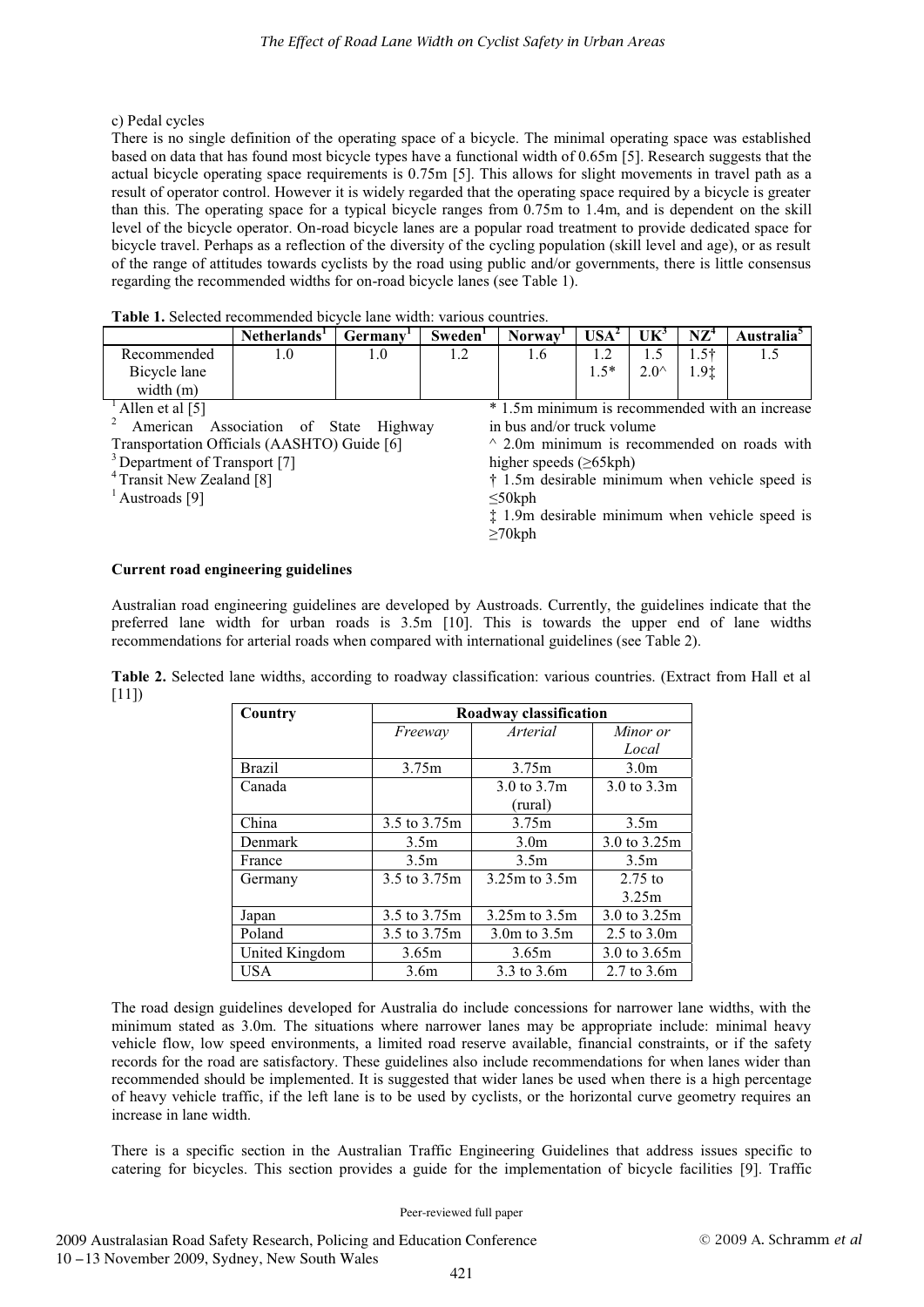volume is the sole determinant of whether a bicycle facility is to be provided, or if lane sharing is to occur. Lane sharing is recommended when the daily traffic volume is less than 3000 motor vehicles. Facilities that cater for cyclists' requirements should be implemented when the daily traffic volume is greater than 3000 motor vehicles. These facilities are defined as wide kerbside lanes, shared bicycle/car parking lanes or exclusive bicycles. The type of facility employed is based on the signed speed limit of the road. Wide kerbside lanes are only considered appropriate in 60kph or 70kph speed zones. These wide kerbside lanes should be between 4.0m and 4.2m wide. This provides adequate clearance between bicycles and vehicles, but does not allow sufficient space for vehicles to travel two abreast within the lane. Marked exclusive bicycle lanes are considered appropriate where bicycle traffic is concentrated, or demand is demonstrated. These exclusive lanes are also the preferred option when the signed vehicle speed is 80kph or greater, although the recommended width of these lanes is speed dependent (see Table 3). Research has suggested that a marked bicycle facility should be provided when the available travel space is less than 4.57m [12].

| <b>Marked</b> speed<br>limit | <b>Bicycle lane width</b>      | <b>Traffic lane</b><br>width |
|------------------------------|--------------------------------|------------------------------|
| $<60$ kph                    | (absolute)<br>1.0 <sub>m</sub> | 3.0 <sub>m</sub>             |
|                              | minimum)                       |                              |
| 60kph                        | 1.5m                           | 3.0 to 3.5m                  |
| 80kph                        | 2.0 <sub>m</sub>               | 3.5 <sub>m</sub>             |
| 100kph                       | 3.0 <sub>m</sub>               | 3.5 <sub>m</sub>             |

**Table 3.** Bicycle and traffic lane widths, related to marked vehicle speeds. [9]

#### **Effect of lane widths on motor vehicle driver behaviour**

This section examines research investigating the way in which lane width modifies driver behaviour. Particular focus will be directed at the difficulty of the driving task, driver speed choices, and the perceived crash risk on "narrow" travel lanes in the urban road environment.

Recent research by Godley and others [13] has investigated the relationship between lane width and rated difficulty of the driving task. Using a driving simulator various lane width configurations were examined. An established instrument, NASA Task Load Index, was used to measure the mental, physical and temporal demand, as well as performance, effort and frustration level for different roadway environments. However, the instrument utilised has not been validated as an instrument measuring the difficult of the driving task .Results from this research demonstrate that narrow lane widths were rated more difficult to drive, with subjective difficulty ratings shown to be reduced when lane widths were increased There is limited research in this area, and further research is required to determine the relationship between the subjective rating of task difficulty and road user safety.

The influence of lane width on self-selected operating speed has been investigated through several methods. A number of studies have investigated the effect of lane width on driving speed through road curves in suburban, low speed environments. Research, involving a low speed environment, has been conducted on experimental conditions on real roads. However, results have not been congruent. Poe & Mason [14] found that reduced lane widths resulted in a decrease in observed speed, with the greatest reduction at the curves mid-point. In contrast, other research found that lane width did not significantly influence operating speed through horizontal curves [15]. As this research was conducted on low-speed urban and suburban streets additional research would be required to generalise the findings and determine the effect of lane widths on roads with higher speeds.

Further research has been conducted regarding the effect of lane widths on straight line travel. Research collecting data from low-speed suburban roads suggests that lane width has a significant impact on speed choice on straight road sections [15]. This research demonstrated that an increase in lane width by 1m, speeds are predicted to increase by 15kph. Additional research using a driving simulator also supports these results. In the test condition where the operating lane width was 2.5m, 1m narrower than the guidelines established by Austroads [10], mean speed was found to be significantly reduced [13]. In terms of the measured change in speed choice, this was shown as 2.23kph reduction in mean speed when compared with the mean speeds when the lane width was 3.0m. However, the influence of lane width on speed selection was shown to be non-linear. The results from the simulator indicated that there was no significant difference in means speed for lane widths for 3.0m and 3.6m [13].

In addition to the effect of lane width, investigation has also shown that the total number of lanes also influences driver speed. Research has found that speed increases as the number of lanes increases [16]. This research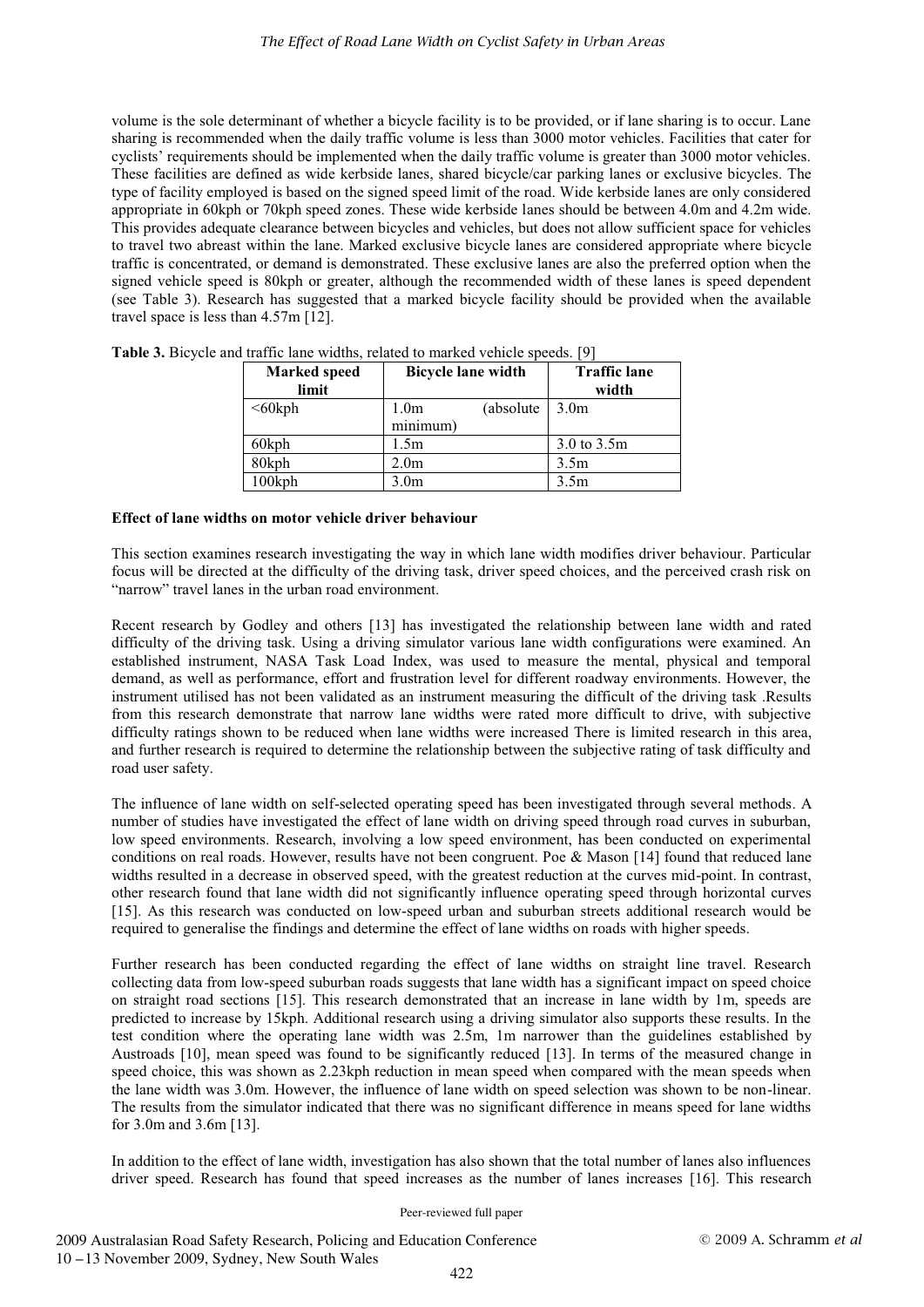demonstrates that total roadway width can be important in determining driver speed choices, independent of individual traffic lane width.

A reduction in speed choice has several flow-on effects which may also increase road user safety. Research has also demonstrated that speed variability decreases when mean driving speed is reduced [17]. It has shown that greater variability in travel speeds is associated with an increased risk of crash. Therefore, it is hypothesized that a reduction in lane width that induces a reduction in speed would lower the crash risk of vehicles. Lower travel speed also has an effect on vehicle control. Research outside the area of lane widths has shown that increased travelling speeds increases the variability in vehicle positioning within lanes [18].

An investigation into perceptual lane widths required drivers to subjectively rate the perceived crash risk for various road configurations presented in a driving simulator. Drivers rated the risk they felt on a scale ranging from safe to dangerous. These results will be reviewed with cautions, as while the scale was designed specifically for the study, it had not been independently validated. A trend was identified that suggested that narrow roads of 2.5m were perceived as having a higher level of risk, although no significant differences in risk ratings between the lane widths was found [13]. Further research is required to validate the trend and make definitive conclusions.

The review of the research has found that the general consensus is that narrow lane widths result in a reduction in chosen travel speed. Lower travel speeds are associated with an increase in perceived safety [16]. There is also a reduction in speed variability, and vehicle positioning variability. All these indicate that narrower lane widths would have a positive effect on road safety for vehicle occupants. Narrow travel lanes did not increase the drivers' perceived risk of the road environment. However, narrower lanes did increase the perceived difficulty of the driving task. The increase in task difficulty could have possible, as yet undetermined, implications for road safety. An important note is that the research reviewed did not explicitly correlate speed with safety.

## **Effect of lane widths on cyclist behaviour and safety**

The focus of this section is to explore the implication of geometric design factors of roads on bicycle safety. There has been much research conducted regarding the safety of vehicle lane widths for various roadway situations. This has focused primarily on the safety for heavy vehicles and passenger cars as shown in the previous section. As far as we are aware, no such body of research exists in this area for the safety width of lane widths for bicycles. While traffic engineering recommendations exist regarding where bicycle lanes should implemented, and the required width of bicycle lanes, little research exists on which to base these recommendations.

Research has determined that there are several factors that influence a cyclists' route selection. These relate to purpose of trip (recreational, commuting or fitness) and cycling ability. The majority of research is based in the United States. Substantial research exists regarding commuter cyclists' route choice. The following preferences, addressing facility and route factors, have been identified: shorter travel times; continuous bicycle facilities; smooth riding surface; flat to moderately hilly terrain; an on-road bicycle facility, rather than a separate path; lower traffic volume and the absence of parked cars [19]. Additional research suggests that segregated off-road bicycle facilities should be considered as recreational facilities, rather than commuter facilities [20]. Little research has investigated the preferences for cyclists whose purpose of travel is actual training.

In the absence of extensive literature on the relationship between crashes and road design for bicycles, we reexamined the concept of safety into three different groups:

- -Actual safety, a typical measure being crash data;
- -Perceived safety, a subjective measure expressed by the road users;
- -Or inferred safety, an indirect assessment of safeness.

If a direct measure of safety is not available, it may be appropriate to evaluate the inferred safeness of road geometric designs. Two indirect measures that may be indicators of bicyclists' safety include the position of a motor vehicle in relation to the bicycle, and the motor vehicles speed when passing the cyclist [21].

There has been an increase in the popularity of bicycling as a physical activity, with cycling moving from sixth in 2002 to fourth in 2007 on the list Australian citizens' most popular activity [22; 23]. Cycling as a mode of transport has also increased, with bicycle mode share more than doubling to between 2006 and 2008 to 9% in Melbourne [24]. As a result road authorities have considered design measures to improve cyclist safety. One design measure that has gained popularity is the implementation of on-road bicycle lanes. The primary aim of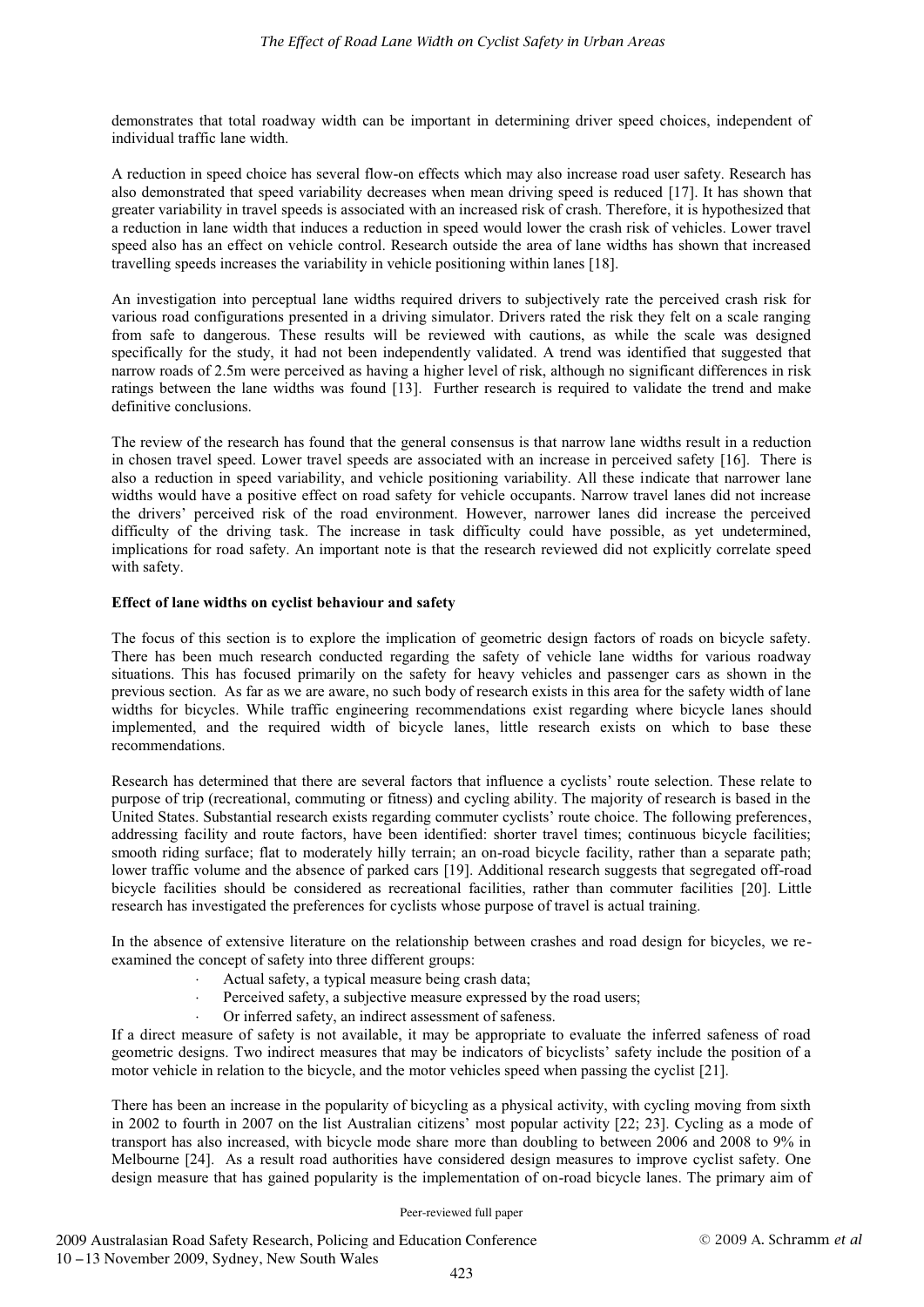bicycle lanes is to improve cyclist safety, namely through improving the interactions between bicycles and vehicles. Foundation research into the interaction between bicycles and vehicles has demonstrated that bicycle lanes influence both driver and bicycle behaviour.

Several roadway factors have been shown to influence a cyclists' travel path. Cyclists are less likely to demonstrate unpredictable behaviours when a cycle lane is present. This predictable behaviour is most evident through a more consistent travel path on the roadway when riding in a marked on-road bicycle lane [25]. The presence of a cycle lane is also a predictor of the cyclists positioning from the road curb. Several studies have demonstrated that a presence of a cycle lane increases the distance between the cyclist and the road edge [26; 25]. The level of facility, whether just marked by a painted white line or by green road paint along the bicycle lane, produces a marked difference in the positioning from the road edge. A higher level facility, green road paint, increases the bicycles displacement from the road edge [25]. The presence of a paved shoulder resulted in a similar position as a bicycle lane. Total roadway width also impacts on the distance the cyclist chooses to travel from the road edge. Research has shown that as the total road width increases, so too does the distance between the bicycle and the kerb [26]. A cyclists positioning is also influenced by the speed limit, the number of traffic lanes and the presence of a vehicle. However, further information about the impact of these factors was not presented [26].

Early research found that the mean separation distance between bicycle and vehicle, an inferred measure of safety, depends primarily on the vehicles available travel space. In this instance travel space is defined as the distance between the centre line and the bicycle [12]. Subsequent research supports this, finding that the distance between cyclist and vehicle is determined by total roadway width and facility type [26]. A wide kerb lane, rather than a traffic lane with a marked bicycle lane found that there was greater separation between bicycle and passing vehicles [26; 27; 21; 25]. However, further research has shown that when additional vehicles are present during a bicycle passing manoeuvre the lateral displacement between the initial vehicle and bicycle is decreased [26]. While the presence of a bicycle lane sees a reduction in the lateral displacement between bicycles and vehicles, it does result in vehicles behaving in a more predictable manor. On roads where a bicycle lane is present, vehicles were observed making fewer wide swerves or close passes (Kroll & Ramey, 1997). Research has shown that the positioning of vehicles, in relation to bicycles, is also influenced by other factors including urbanization and the existence of gutter pan. Results have shown that the separation between bicycle and vehicle is reduced in urban areas and where a gutter-pan is present [27].

There is little identified research that investigates the hypothesis that on-road bicycle lanes improve the safety of cyclists. One paper was indentified that directly investigated the effect of the presence of an on-road bicycle facility on crash frequency. Contrary to the common assumption, research from New Zealand found there that there was a reduction in crash frequencies over time in locations where bicycle facilities were not present [21]. It is difficult to draw conclusions based on the results of one investigation based on a single intervention site with low exposure to bicycles. Further research would be required to validate the results. As yet there are no similar studies on which to base comparisons.

Modelling research has been conducted to assess the impact of various design points for urban roads on bicycle crash severity. This research has found that two design factors influence bicycle safety. The two identified factors are: total roadway width and the road classification (freeway, arterial or local). Several other factors also impact on crash severity and these include traffic volume, truck density, population and commercial density [28]. Crashes resulting in serious injury were more likely to occur on wider roads, and with lower traffic volumes. Higher levels of injury severity with lower traffic volumes may be explained through the possible increase motor vehicle speeds, which may increase as traffic volume decreases. No relationship between roadway width and roadway type was examined, although this may explain the results that suggest wider roads resulted in crashes with greater injury severity. An increase in truck traffic density has also been associated with a reduction in cyclist safety. While this is not investigated further, the reduction in safety may be a result of the increased vehicle width requirements of heavy vehicles [28]. Additional research investigating factors affecting bicycle crash severity focuses mainly on rural roadways. This research has shown that roadway design has little impact on crash severity, with traffic volume, visibility and the road gradient found to be the only significant factors [29].

# **Conclusions**

It is difficult to draw definitive conclusions regarding the impact of reduced lane widths on urban roads for the safety of all road users. Substantially more research is required in the area of safety interventions, such as marked bicycle lanes, to assess their effectiveness in improving the safety of cyclists on urban roads. While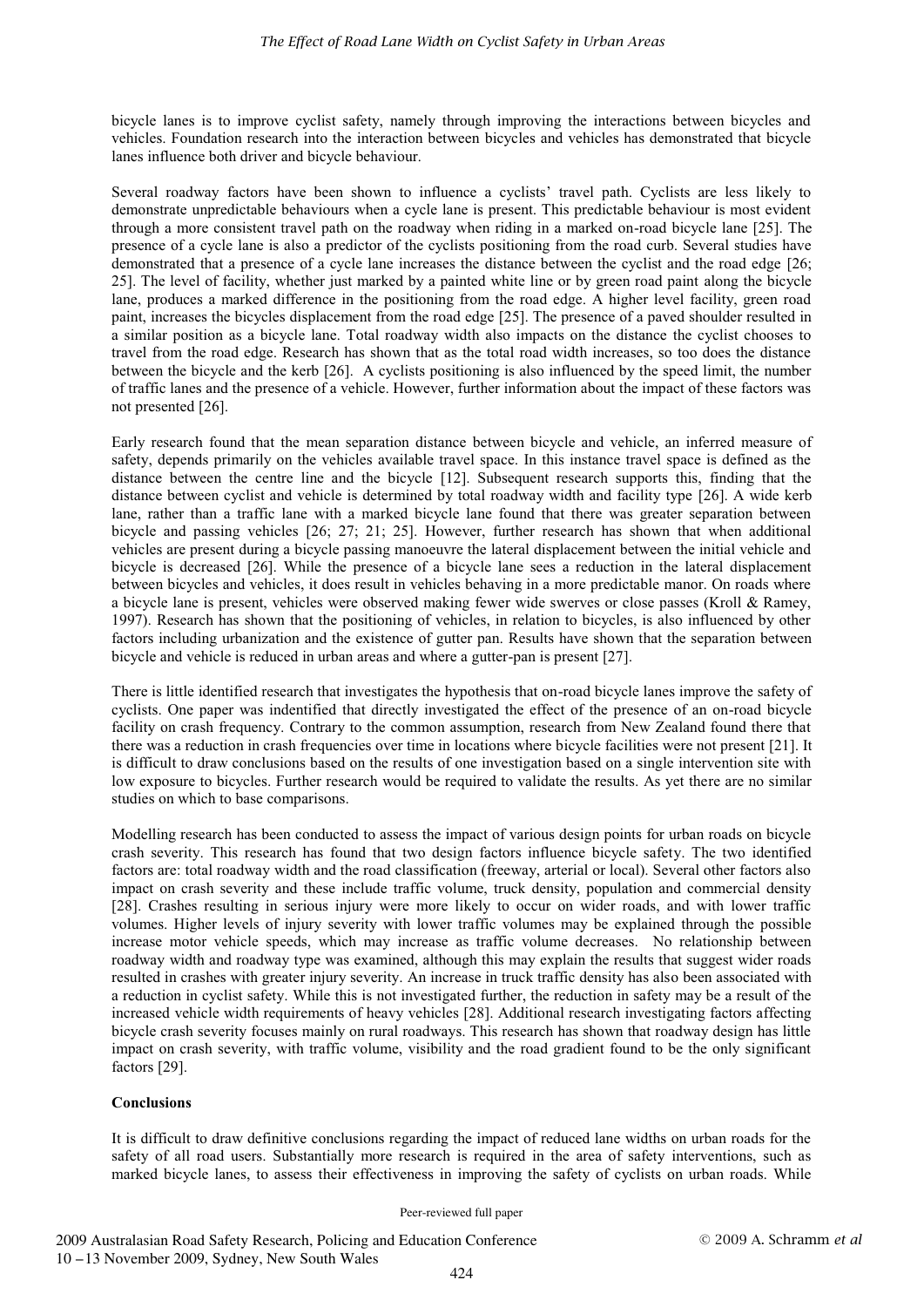specific research regarding road design and cyclist safety is currently lacking, research in related areas of road design has demonstrated some results that could improve road user safety.

A reduction in traffic lane width could provide additional space on the roadway reserve for the retrofitting of marked bicycles, or wider kerbside lanes. Narrower traffic lane width could reduce the financial and spatial burden of new roadways. Research has demonstrated that a reduction in road width results in changes of measured driver behaviour that could improve the safety of cyclists. Research from simulator and experimental research suggests that a narrowing of lane widths results in drivers self-selecting a reduced travel speed in free flow traffic environments. This reduction in travel speed provides a number of benefits, increasing the safety for cyclists, pedestrians and vehicle occupants. There is an inverse relationship between travel speed and vehicle handling ability. A reduction in self-selected travel speed in free flow conditions decreases speed variability, which in turn reduces the risk of vehicle crashes. In the event of a collision, reduced vehicle speeds significantly improve the outcome for the cyclists and pedestrians [30; 27].

Early research has demonstrated that a reduction in lane width does not correspond to an increase in perceived risk by the driver. The reduction in travel speed associated with narrow lane widths may explain the absence of significant difference in the perceived risk. Further research would be required to clarify this finding. However, decreased lane width does increase the task difficulty of driving. The safety implications of this increased demand through lane narrowing have not been investigated. Any increase in task difficulty may be compensated by the decreased travel speed, having no effect on the safety of vehicle occupants.

If narrow lane widths were to be implemented, it would be important to consider the typical vehicle types utilising the infrastructure. Reducing lane widths on road with higher proportions of heavy vehicles may be impractical, and reduce safety if lane widths are reduced to an extent that heavy vehicles were unable to avoid lane incursions. On urban roads, where speeds are limited to 70kph, with a low density of extreme heavy vehicles (such as A-Triples and Rigid +3s), this may not be an important consideration. One alternative that may result in the same effect on general traffic of narrow lanes, and maintain the safety of heavy vehicle traffic, would be to create heavy vehicle lanes that were wide enough to accommodate heavy transport vehicles.

Very little research exists in the area of geometric road design and cycling safety, and it is acknowledged that further research is required to draw definitive conclusions regarding the safety of these interventions. One road treatment frequently employed to improve road safety is marked bicycle lanes. Implementation of marked onroad bicycle lanes may not have the proposed effect on cycling safety. While it has been shown that bicycle lanes improve the interaction between bicycles and vehicles, primarily making travel paths more consistent, several factors indicate they do not improve the level of safety. In locations where a cycle lane exists, the lateral clearance between bicycle and vehicle is reduced. This may suggest that current recommendations for bicycle lanes are insufficient, or a wider lane marker is required to separate bicycles from vehicles. Early research also suggests that the construction of on-road cycle lanes does not reduce crash frequency. However, further research is required in this area. It would be important to consider the relevance of share bicycle/parking lanes in reference to improving cyclists' safety. Data from South East Queensland has shown that 5.3% of all reported bicycle crashes involve a collision with a parked vehicle [31]. Information on the proportion of these crashes occurring in marked shared lanes is not yet available. Further research is required to determine the efficacy of marked bicycle facilities, whether marked exclusive bicycle lanes or shared bicycle/parking lanes.

 Additional research suggests that the safety improvements, such as reduced vehicle speed, made by narrowing lane widths may be lost if the total available roadway width is not reduced. Further research regarding this topic relating to this phenomenon is required with respect cycling safety, particularly if the effect is evident when bicycle lanes are introduced.

To conclude, the present research base suggests that a reduction of lane widths could result in increased safety for all road users. Further research is required in the area to reach a definitive conclusion regarding the impact of narrow road lanes on cyclist safety in urban areas.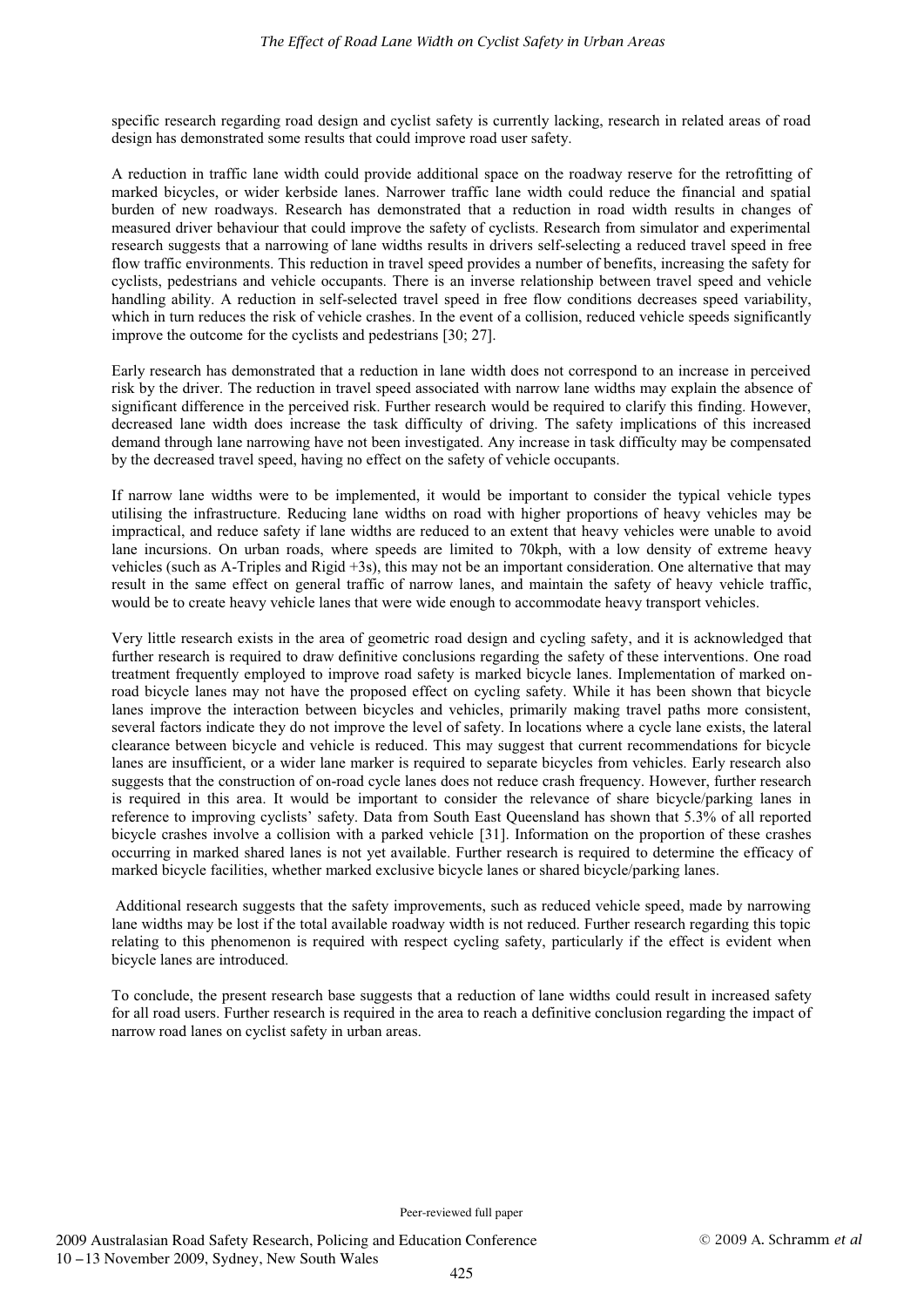#### **References**

- 1. Schramm, A. & Rakotonirainy, A. (2007). An analysis of cyclists crashes to identify ITS-based interventions. In *Proceedings 15th World Congress on ITS*, 16-20 November. New York, USA.
- 2. Lennie, S. & Bunker, J. (2003). Tracking Ability of an MVC on a Rural Road. In *Proceedings 25th Conference of Australian Institute of Transport Research*, 3-5 December. Adelaide, Australia.
- 3. Prem, H., Ramsey, E., Fletcher, C., George, R. & Gleeson, B. (1999). *Estimation of lane width requirements of heavy vehicles on straight paths*. Research Report ARR 342. ARRB Transport Research Ltd, Victoria.
- 4. Perco, P. (2008). Comparison between Powered Two-Wheeler and Passenger Car Free-Flow Speeds in Urban Areas. *Transportation Research Record No. 2074,* pp. 77-84.
- 5. Allen, D.P., Rouphail, J.E. & Milazzo II, J.W. (1998). Operational Analysis of Uninterrupted Bicycle Facilities. *Transportation Research Record No. 1636*. Pp. 29-36.
- 6. American Association of State Highway and Transportation Officials (2004). *A Policy on Geometric Design of Highways and Streets*. Washington, D.C.
- 7. Department of Transport. (2007) *Cycling infrastructure design consultation paper*. Department of Transport, London. http://www.dft.gov.uk/consultations/closed/infrastructuredesign/consultationpaper.pdf.
- 8. Transit New Zealand. (2008). *New Zealand Supplement to the Austroads Guide to Traffic Engineering Practice, Part 14: Bicycles*. Wellington, New Zealand.
- 9. Austroads (1999). *Guide to Traffic Engineering Practice: Part 14- Bicycles*. Sydney, Australia.
- 10. Austroads (2002). *Urban road design: Guide to the geometric design of major urban roads*. Sydney, Australia.
- 11. Hall, L.E., Powers, R.D., Turner, D.S., Brilon, W. & Hall, J.W. (1995). *Overview of cross section design elements*. International Symposium on Highway Geometric Design Practises. Boston, Massachusetts.
- 12. Kroll, B.J. & Ramey, M.R. (1977). Effects of Bike Lanes on Driver and Bicyclist Behavior. *Journal of Transportation Engineering*, ASCE, 103 (2), pp. 243-256.
- 13. Godley, S.T., Triggs, T.J. & Fildes, B.N. (2004). Perceptual lane width, wide perceptual road centre markings and driving speeds. *Ergonomics*, 47 (3), pp. 237-256.
- 14. Poe, C.M. & Mason Jr, J.M. (2000). Analysing Influence of Geometric Desing on Operating Speeds Along Low-Speed Urban Streets. *Transportation Research Record No. 2023*, pp. 63-82.
- 15. Fitzpatrick, K., Carlson, P., Brewer, M. & Wooldridge, M. (2001). Design Factors That Effect Driver Speed on Suburban Streets. *Transportation Research Record No. 1751*, pp. 18025.
- 16. Fildes, B.M., Fletcher, M.R. & Corrigan, J, M. (1987). *Speed Perception 1: Drivers' judgements of safety and speed on urban and rural straight roads*. Federal Office of Road Safety, Report CR 54. Canberra, Autralia.
- 17. Knapp, K.K., Giese, K.L. & Lee, W. (2003). Urban Four-Lane Undivided to Three-Lane Roadway Conversion Guidelines. In *Proceedings of the 2003 Mid-Continent Transportation Research Symposium*, August. Ames, Iowa.
- 18. Sinclair, D.R., Chung, F. & Smiley, A. (2003). General anesthesia does not impair simulator driving skills in recovery period – a pilot study. *Canadian Journal of Anesthesia*, 50, pp. 238-245.